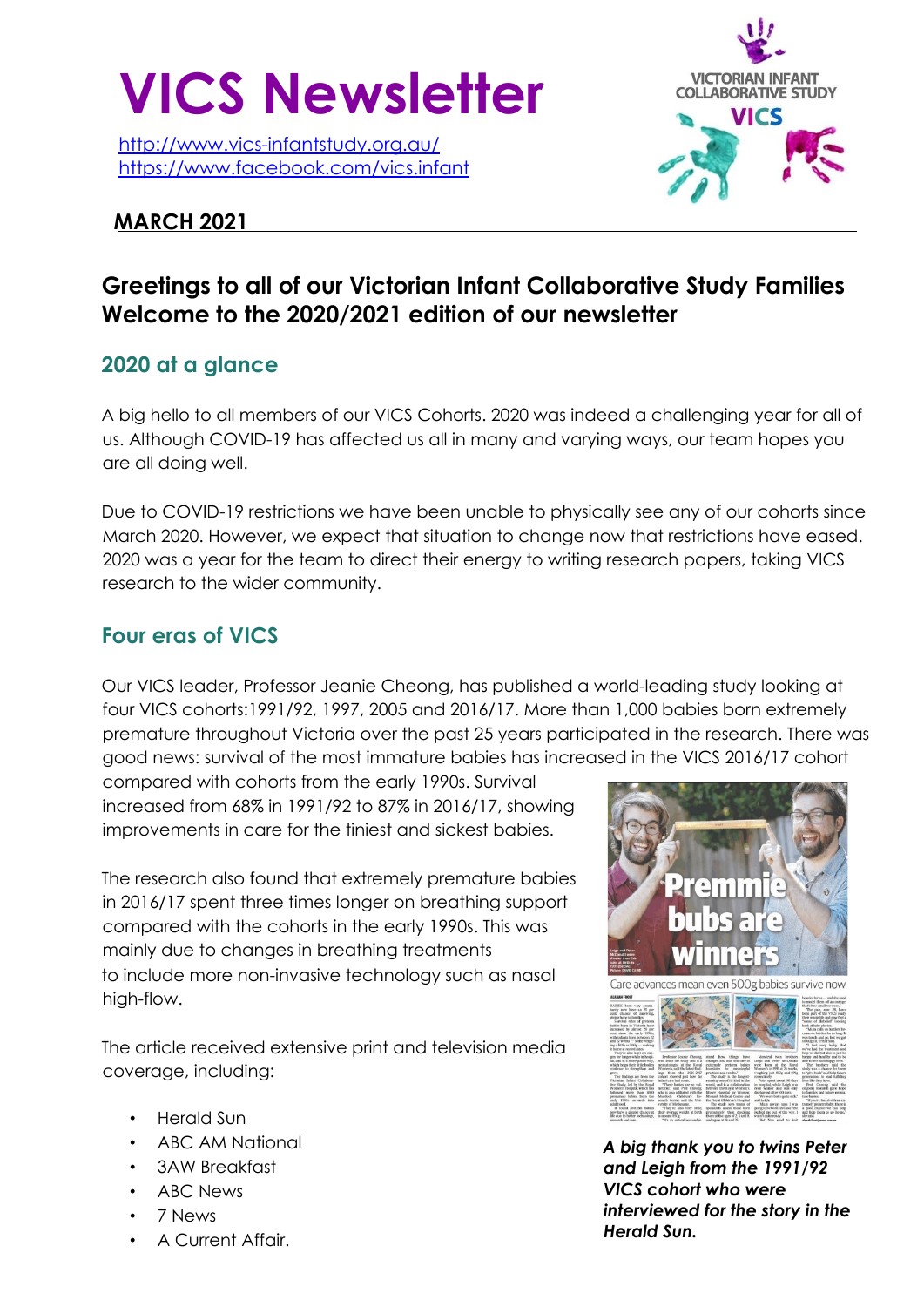

This important research allows us to see how care has changed over time, and to use this information to improve clinical care. The research is already being used to inform guidelines for clinicians caring for extremely premature babies throughout Victoria.

Thank you to all the VICS families who have participated and supported our research over the last few decades.

Professor Jeanie Cheong interviewed by 7 News

 You can access the article here: https;//bmjopen.bmj.com/content/bmjopen/ 9/5e030345. full.pdf

You can also find out more about this research on The Royal Women's Hospital website: https://www.thewomens.org.au/news/more-babies-being-given-a-fighting-chance

## **Beanies for babies**

We were thrilled to receive this beautiful gift for our precious babies. A huge thankyou to the lovely lady for donating such beautiful hand crafted beanies.

"This morning, I found a parcel in my office. This person had been so inspired by the press coverage by ABC of the VICS 2016-17 paper on Sept 11. She knitted 6 beautiful beanies for babies in the unit as her COVID lockdown project."

–Jeanie Cheong

## **Recent research**

Babies born very tiny or very small are surviving into adulthood in increasing numbers. It is therefore important to understand their long term health outcomes. We continue to look at the results from physical and mental health assessments, and report the outcomes to the wider community.

#### **1991/92 cohort**

We have published some of our results from this study in international journals as highlighted below.

#### **Blood Pressure**

We measured blood pressure at 25 years of age. We showed that young adults born very tiny or very early were at increased risk of high blood pressure compared with those born normal birthweight. It is important for individuals and health professionals to be aware of the risk of high blood pressure so it can be managed appropriately.

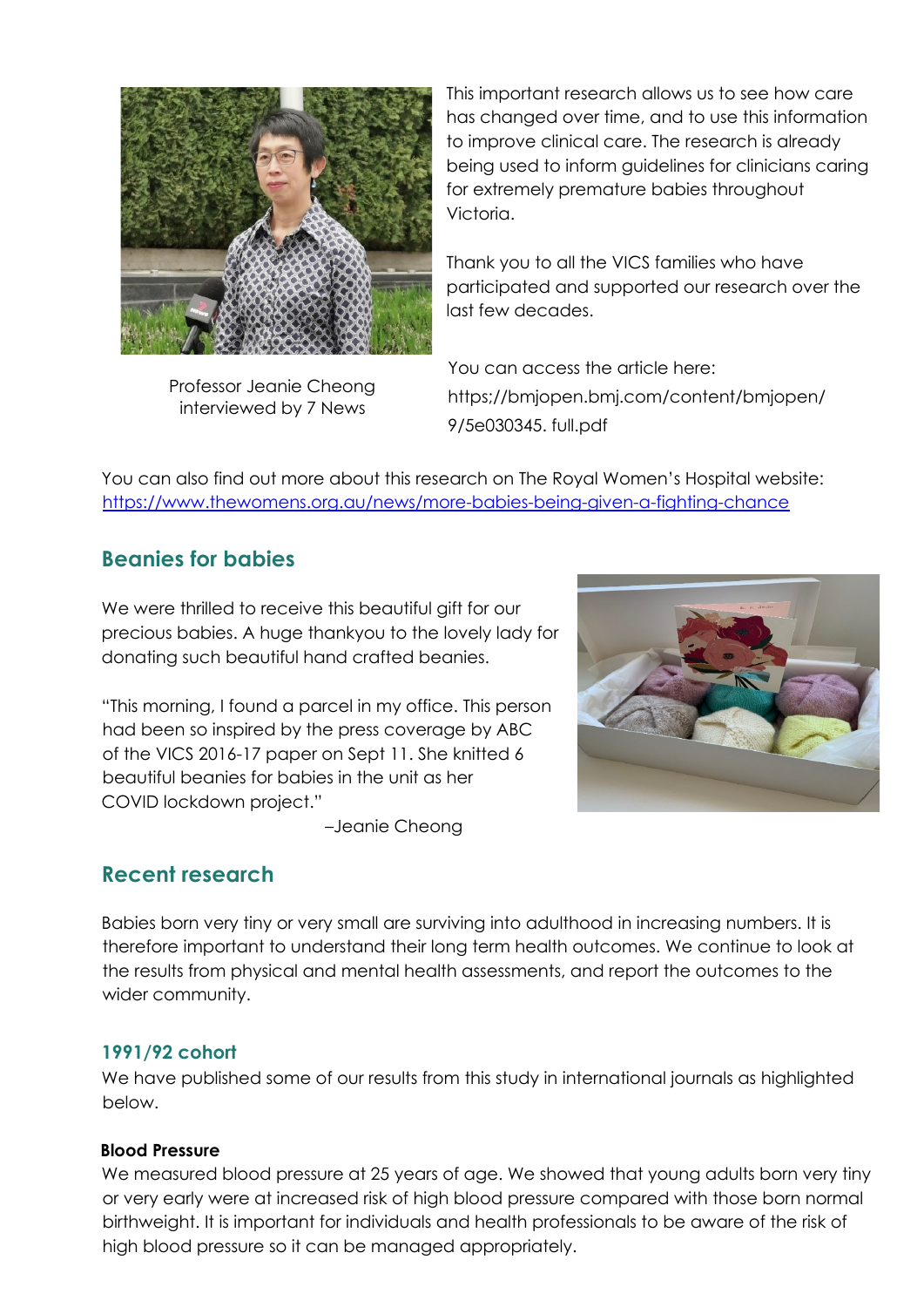*Citation: Haikerwal A, Doyle LW, Cheung MM, Wark JD, Opie G, Roberts G, Patton G, Cheong JLY. High Blood Pressure in Young Adult Survivors Born Extremely Preterm or Extremely Low Birthweight in the Post Surfactant Era. Hypertension. 2020 Jan;75(1):211-217* 

#### **Bone Health**

We also examined bone health for the first time. We showed that young adults born very early had lower bone mineral density compared with those born normal birthweight. Healthcare providers and individuals born preterm should be informed about the importance of maintaining robust bone health to reduce the risk of fractures in later life.

*Citation: Haikerwal A, Doyle LW, Patton G, Garland SM, Cheung MM, Wark JD, Cheong JLY.*  Bone health in young adult survivors born extremely preterm or extremely low birthweight in *the post surfactant era. Bone.2020 Sept. 17:115648* 

#### **Baby Moves in the 2016/17 cohort**

Ongoing research by Amanda Kwong highlighting our VICS 2016/17 cohort:



Parents from the VICS 2016/17 cohort recorded one of the larger known samples of infant videos for the General Movements Assessment, which looks at infant's movements. Work is now underway to look at how the General Movements Assessment relates to motor and general development at two years of age. We are also examining whether a detailed analysis of infant's movements can provide even more information about their future development. We hope that the results of these studies will help to identify children born preterm who may benefit from early intervention.

## **Staff Movements**

This year two very long-term staff members left our team. Elaine Kelly, an esteemed psychologist with over 40 years of experience, has retired. Elaine saw many, many of our VICS participants at all three centres over many different cohorts. A very big thank you for all your time, dedication and loyalty to VICS. You will be sorely missed. We wish you a happy and fulfilling retirement.

Marie Hayes, VICS nurse coordinator at Monash, who has been with us for many decades, has also retired. Thank you for all your time, loyalty, and dedication to VICS, you are so wellknown by our Monash Health participants. We wish you a happy and fulfilling retirement. Marie is being replaced by Emily Johnston.